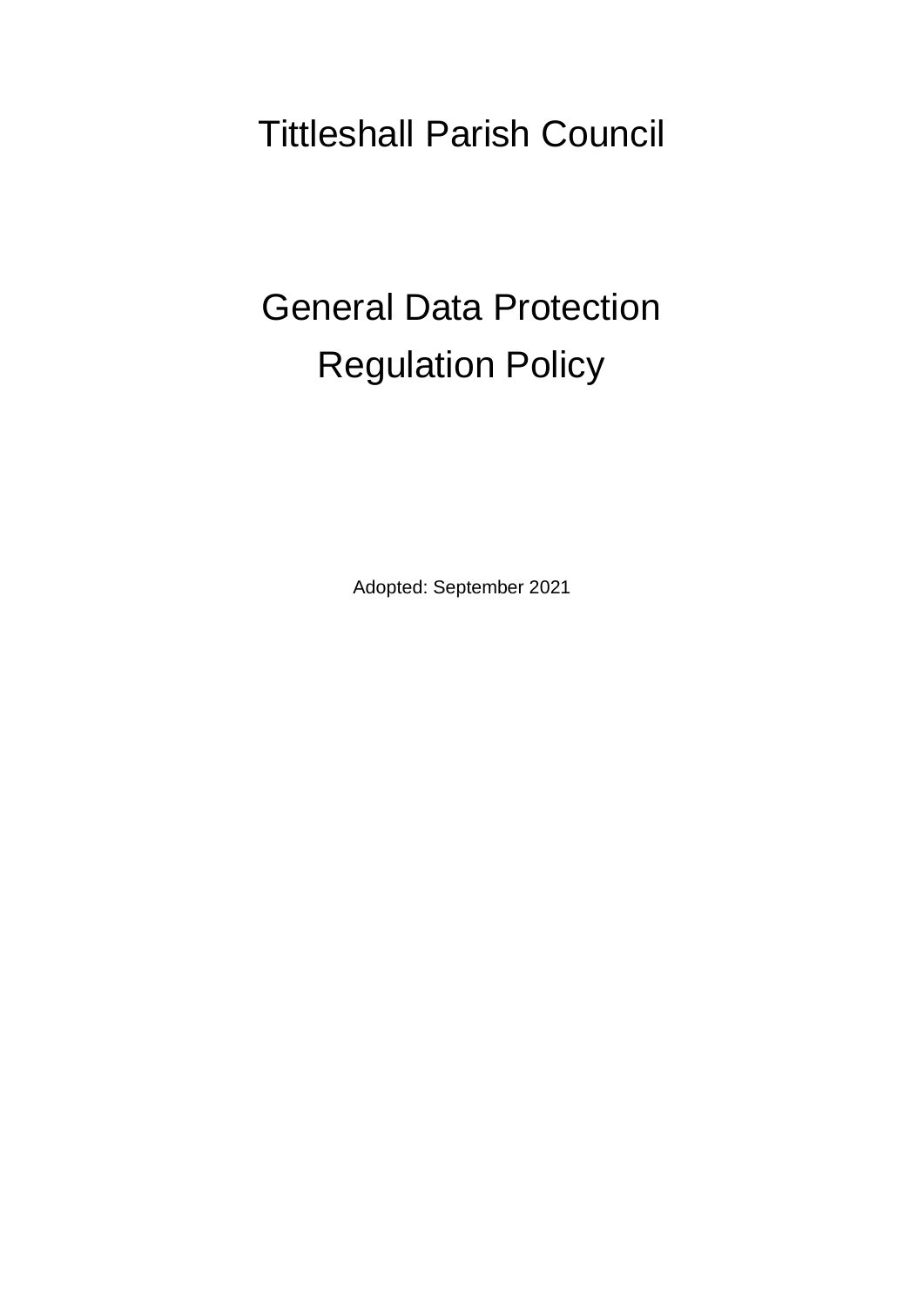### **Purpose of the policy and background to the General Data Protection Regulation**

This policy explains to councillors, staff and the public about GDPR. Personal data must be processed lawfully, fairly and transparently; collected for specified, explicit and legitimate purposes; be adequate, relevant and limited to what is necessary for processing; be accurate and kept up to date; be kept only for as long as is necessary for processing and be processed in a manner that ensures its security. This policy updates any previous data protection policy and procedures to include the additional requirements of GDPR which apply in the UK from May 2018. The Government have confirmed that despite the UK leaving the EU, GDPR will still be a legal requirement. This policy explains the duties and responsibilities of the council and it identifies the means by which the council will meet its obligations.

### **Identifying the roles and minimising risk**

GDPR requires that everyone within the council must understand the implications of GDPR and that roles and duties must be assigned. The Council is the data controller. It is the clerk's duty to undertake an information audit and to manage the information collected by the council, the issuing of privacy statements, dealing with requests and complaints raised and also the safe disposal of information.

GDPR requires continued care by everyone within the council, councillors and staff, in the sharing of information about individuals, whether as a hard copy or electronically. A breach of the regulations could result in the council facing a fine from the Information Commissioner's Office (ICO) for the breach itself and also to compensate the individual(s) who could be adversely affected. Therefore, the handling of information is seen as high / medium risk to the council (both financially and reputationally) and one which must be included in the Council's Risk Assessment. Such risk can be minimised by undertaking an information audit and minimising who holds date protected information.

### **Data breaches**

One of the duties assigned to the Clerk is the investigation of any breaches. Personal data breaches should be reported to the Clerk for investigation. The Clerk will conduct this with the support of the Personnel Committee. Investigations must be undertaken within one month of the report of a breach. Procedures are in place to detect, report and investigate a personal data breach. The ICO will be advised of a breach (within 3 days) where it is likely to result in a risk to the rights and freedoms of individuals – if, for example, it could result in discrimination, damage to reputation, financial loss, loss of confidentiality, or any other significant economic or social disadvantage. Where a breach is likely to result in a high risk to the rights and freedoms of individuals, the DPO will also have to notify those concerned directly.

It is unacceptable for non-authorised users to access IT using employees' log-in passwords or to use equipment while logged on. It is unacceptable for employees, volunteers and members to use IT in any way that may cause problems for the Council, for example the discussion of internal council matters on social media sites could result in reputational damage for the Council and to individuals.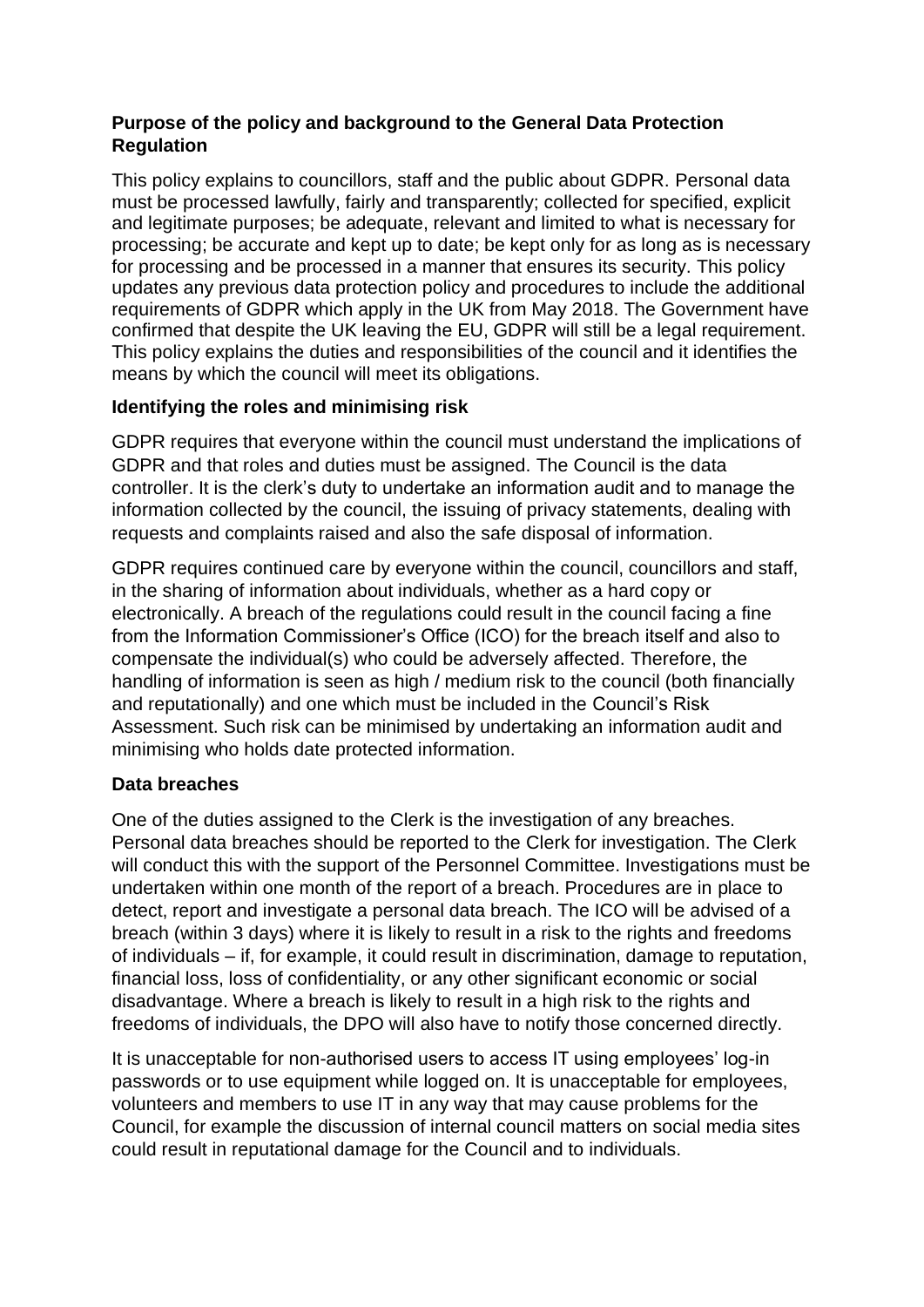### **Privacy Notices**

Being transparent and providing accessible information to individuals about how the Council uses personal data is a key element of the Data Protection Act 1998 (DPA) and the EU General Data Protection Regulation (GDPR). The most common way to provide this information is in a privacy notice. This is a notice to inform individuals about what a council does with their personal information. A privacy notice will contain the name and contact details of the data controller and the Clerk Data, the purpose for which the information is to be used and the length of time for its use. It should be written clearly and should advise the individual that they can, at any time, withdraw their agreement for the use of this information. Issuing of a privacy notice must be detailed on the Information Audit kept by the council. The council will adopt a privacy notice to use.

### **Information Audit**

The Clerk must undertake an information audit which details the personal data held, where it came from, the purpose for holding that information and with whom the council will share that information. This will include information held electronically or as a hard copy. Information held could change from year to year with different activities, and so the information audit will be reviewed at least annually or when the council undertakes a new activity. The information audit review should be conducted ahead of the review of this policy and the reviews should be minuted.

### **Individuals' Rights**

GDPR gives individuals rights with some enhancements to those rights already in place:

- the right to be informed
- the right of access
- the right to rectification
- the right to erasure
- the right to restrict processing
- right to data portability
- the right to object
- the right not to be subject to automated decision-making including profiling.

The two enhancements of GDPR are that individuals now have a right to have their personal data erased (sometime known as the 'right to be forgotten') where their personal data is no longer necessary in relation to the purpose for which it was originally collected and data portability must be done free of charge. Data portability refers to the ability to move, copy or transfer data easily between different computers.

If a request is received to delete information, then the Clerk must respond to this request within a month. The Clerk has the delegated authority from the Council to delete information.

If a request is considered to be manifestly unfounded then the request could be refused, or a charge may apply. The charge will be as detailed in the Council's